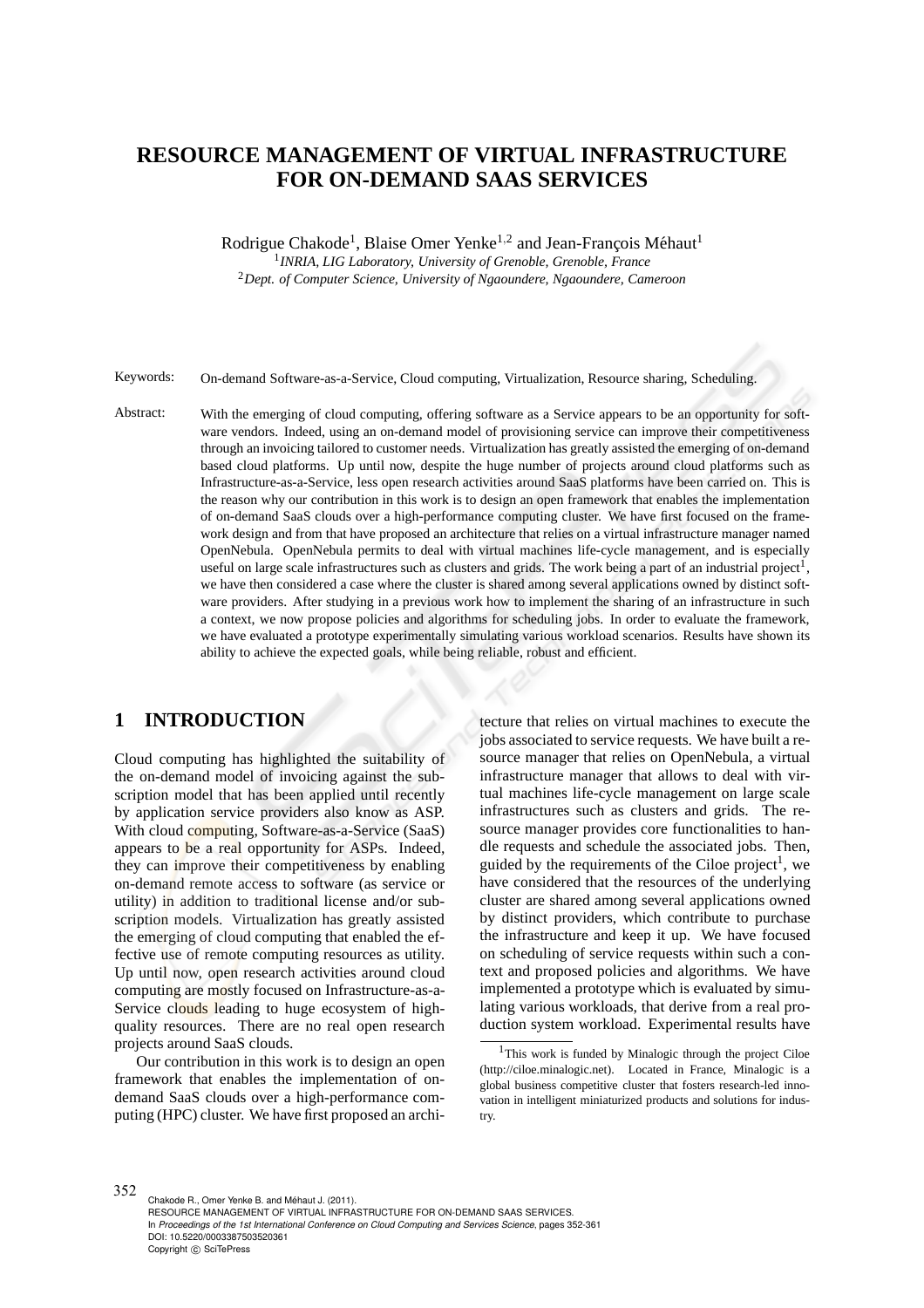shown its ability to achieve the expected goals, while being reliable, robust and efficient.

We will first describe the SaaS cloud within the Ciloe project context, and then show the different obstacles that we have faced in order to achieve the project (Section 2). We will then present the related work around SaaS clouds and the different approaches concerning those obstacles (Section 3). After that, we will describe the design and the architecture of the proposed framework (Section 4), along with the policies and the algorithms of scheduling used by the resource manager (Section 5). After presenting the implemented prototype, we will show the results of its experimental evaluation (Section 6). Finally, we will present our conclusion and future work (Section 7).

# **2 CONTEXT: THE CILOE PROJECT**

The Ciloe project aims at developing an open framework to enable the implementation of software-as-aservice (SaaS) (Gene K. Landy, 2008)(Turner et al., 2003) cloud computing (Vaquero et al., 2009) platforms. A SaaS cloud is illustrated on Figure 1. The cloud relies on a HPC cluster, while the model of accessing service is on-demand. A customer submits a request along data through Internet. The execution of the job that will process the request is scheduled. After processing the output is returned to the customer. Both software and computing resources (computing nodes, storage, etc.) are owned by the software vendor, which is also the service provider.

In our previous work (Chakode et al., 2010), we have mentioned the case of clusters that can be shared among several businesses in order to minimize the impact of an initial deployment on their budgets. This is the reason why this particular project involves three small and medium software vendors. We have also shown that when using this model of service providing, we can face different obstacles concerning job and resource management, such as:

• **Schedule of on-Demand Request.** Allocate resources for executing requests would be transparent: It would be achieved internally without explicit constraints provided by customers. Additionally, the allocation would ensure some prioritization among customers: the providers can differentiate the end-to-end quality of service offered to their customers, distinguishing for instance partners or regular customers against punctual customers. However, the delivered service has to be well defined (for instance in term of reasonably delivery time) to ensure customers satisfaction.

- **Fair-share of Resource.** The underlying HPC cluster is shared among several businesses collaborating to purchase the cluster and keep it in operational condition. Therefore, the sharing has to be fair: the application of each business has to be guaranteed with a share or ratio of resource usage according to its investment on the infrastructure.
- **Efficient Use of Resource.** When resources are idle, the software providers can use them to run internal jobs, such as regression testing. However, the jobs associated to such tasks are less prioritized than the customer ones.



Figure 1: The model of the expected infrastructure for SaaS on-demand.

## **3 RELATED WORK**

Up until now, the implementation of on-demand SaaS platforms was studied by industries, leading to many platforms such as SalesForce (for, ), Google (goo, ), Adobe (ado, ), Intacct (int, ), etc. Since these platforms are closed, there are not open documentation about how they deal with resource management. However, in the area of high performance computing (HPC), the problems of sharing computing resources and to use them efficiently have been studied.

### **3.1 Sharing of Computing Resources**

Most batch job schedulers implement fair-share disciplines, from native operating systems (e.g. Linux), to high level batch job schedulers such as Maui (Jackson et al., 2001). In fair-sharing systems, resources are equitably allocated to run jobs or group of jobs accordingly to shares assigned to them (Kay, J. and Lauder, P., 1988)(Li and Franks, 2009). Fair-share scheduling permits to avoid starvation, while allowing jobs to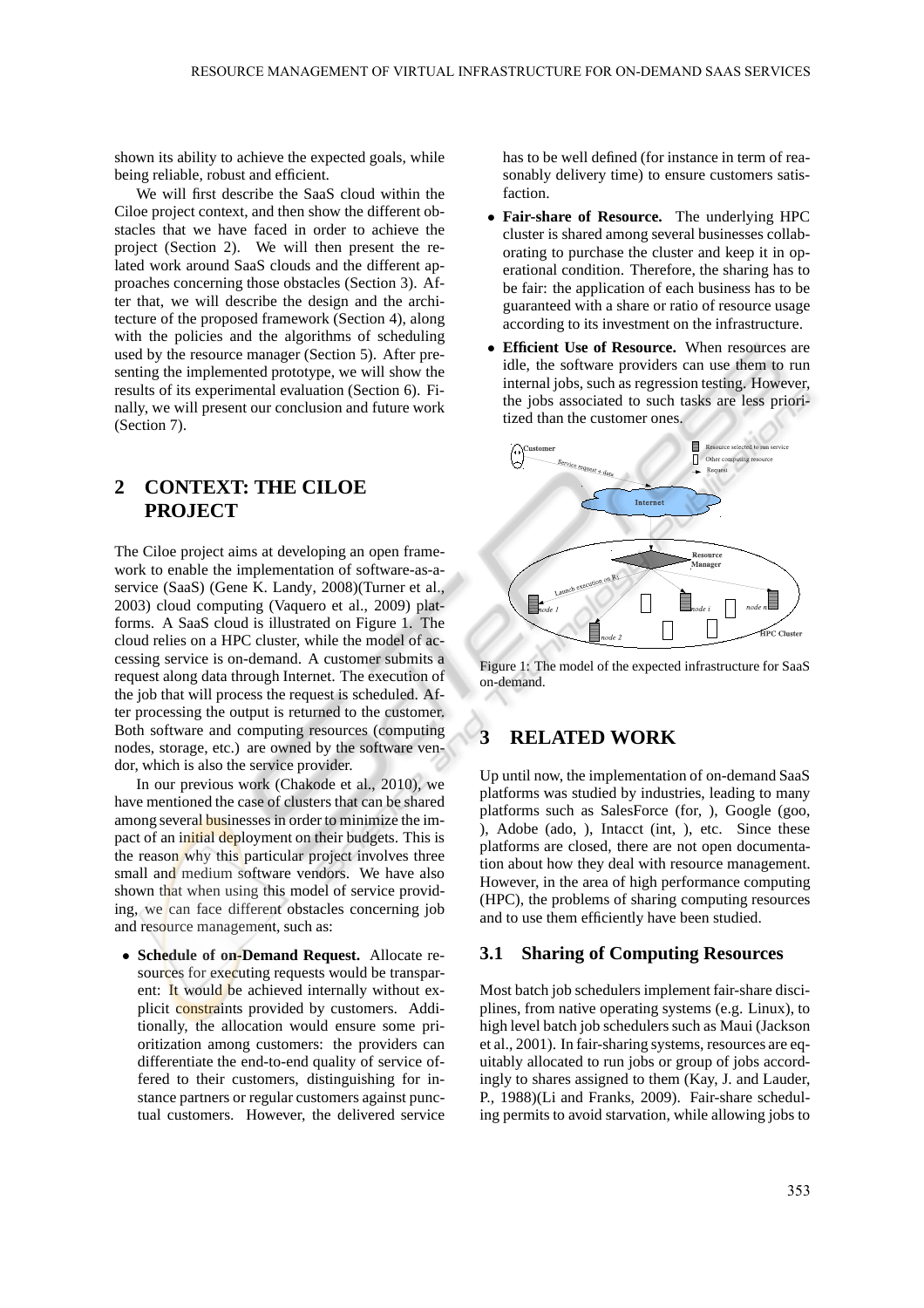benefit from the aggregated power of processing resources. Fair-share can be observed over long periods of time (Jackson et al., 2001; Kay, J. and Lauder, P., 1988; Jackson et al., 2001) or over few clock cycles (Linux systems). In most of scheduling systems, it is implemented through dynamic priority policies guaranteeing higher priorities to jobs or groups of jobs that have used few resources.

This approach does not seem to be suitable in the Ciloe case. Indeed, the execution of some tasks could be significantly delay if all resources are used by longterm jobs. Yet, even if the partners want to benefit from the aggregated power of computing nodes, they would expect a reasonable waiting time for their tasks. For a given partner, this expectation could be particularly high when the amount of resources he has used is less than the ratio of resources for which he has invested.

# **3.2 Efficient Use of Computing Resources**

The need of using computing resources efficiently led to the emerging of advanced scheduling policies such as backfilling (Lawson and Smirni, 2002), against the classical first-come first-serve (FCFS) policy adopted in earlier job schedulers. A backfillingapplying scheduler allows newer jobs requiring less resources to be executed than the former ones. Despite the fact that it may lead to starvation issues for big jobs, the backfilling approach allows a more effective utilization of resources avoiding wasting idle time.

Our approach is to carry out several novelties. The design of the SaaS resource manager we have proposed is opened from its architecture to internal policies and algorithms of scheduling jobs. It relies on a generic model of resource management that considers that the underlying computing infrastructure is shared among several applications owned by distinct SaaS providers. The policies and algorithms used to enforce this sharing permit to guarantee shares of resource use to each application, even in period of high load and/or high competition to accessing resources. Since the effectiveness of the utilization of the whole resources is a major point in our project, we also allow backfilling.

# **4 THE PROPOSED FRAMEWORK**

As previously mentioned (Chakode et al., 2010), it

has been shown that scheduling SaaS requests ondemand upon such a shared cluster should enable flexibility and easy reconfigurability in the management of resources. A dynamic approach of allocating resources has been proposed. This approach aimed at guaranteeing fair-sharing statistically, while improving the utilization of whole system resources.

We think that using virtual machines would be a suitable solution to implement this approach. The suitability of virtual machines for sharing computing resources has been studied (Borja et al., 2007). The authors have claimed and shown that using virtual machines allows to overcome some scheduling problems, such as schedule interactive applications, real-time applications, or applications requiring coscheduling. Furthermore, virtual machines enable safe partitioning of resources. Being easily allocable and re-allocable, they also enable easy reconfigurability of computing environments. While the main virtual machines drawback has been performance overhead, it has been shown that this overhead can be significantly reduced with specific tuning, see for example the works introduced in (Intel Corporation, 2006), (AMD, 2005), (Yu and Vetter, 2008), (Jone, ), (Mergen et al., 2006). Tuning being typically implementation-dependent, we do not consider this aspect in this work.

## **4.1 Global Architecture**

In the model we have proposed, jobs would be run within virtual machines to ensure safe node partitioning. The cluster is viewed as a reconfigurable virtualized infrastructure (VI), upon which we build a resource manager component to deal with handling requests, and scheduling the associated jobs on the underlying resources pool. This system architecture is shown on Figure 2. At the infrastructure level, the scheduler relies on a VI Manager (VIM), to deal with usual virtual machine live-cycle management capabilities (creation, deployment, etc.), over large scale infrastructures resources. Among the leading VIMs which are OpenNebula (Sotomayor et al., 2009b), Nimbus (Keahey et al., 2005), Eucalyptus (Nurmi et al., 2009), Enomaly ECP (eno, ), VMware vSphere (vmw, ), we have chosen OpenNebula considering the following key-points, which are further detailed in (Sotomayor et al., 2009a). OpenNebula is scalable (tested with up to 16,000 virtual machines), open source and it uses open-standards. It enables the programmability of its core functionalities through application programmable interface (API), and supports all of popular Virtual Machine Monitor (VMM) including Xen, KVM, VMware, and VirtualBox.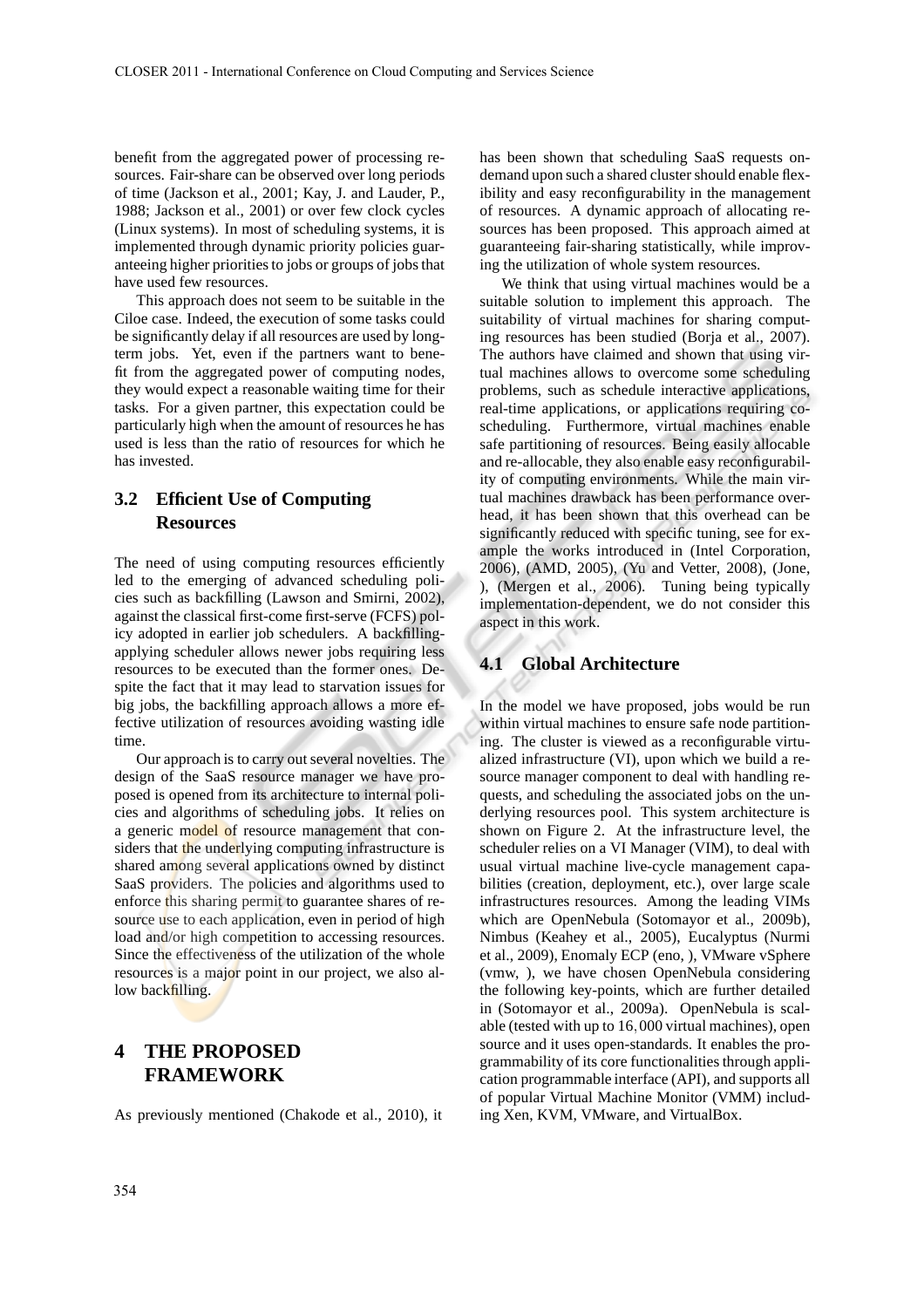The proposed resource manager replaces the default OpenNebula scheduler (mm sched), and acts as the entry-point for all requests submitted on the infrastructure. As mentioned above, it provides core functionalities for handling requests, scheduling the execution of the associated jobs, monitoring their execution, etc. To be more precise, it is in charge of various tasks: selecting jobs to run, preparing virtual machines template along with suitable software stacks (virtual appliances), selecting nodes onto which the virtual machines will be run, and to then request OpenNebula to perform the deployment. The scheduler relies on the XML-RPC interface of OpenNebula to communicate with it.



Figure 2: Model of the Software-as-a-Service platform.

## **4.2 Resource Manager for SaaS Platform**

Like classical bash schedulers such as PBS (H. Feng and Rubenstein, 2007) and OAR (Capit et al., 2005), the scheduling system is designed following a client/server architecture. In this section, we will present the design of the server part consisting of four main modules: an admission module, a scheduling module, an executive module, and a monitoring module. Schematically, the modules work together following the flow described on Figure 3.

#### **4.2.1 Admission Module**

In charge of handling user requests, it processes the following algorithm.

- 1: Listen for new request.
- 2: Once a request arrives, the module parses the request to check its validity (the syntax of valid requests is well defined and known by the system). If the request is not valid, it is rejected and the user is notified while the processing returns to step 1.
- 3: When the request is valid, the associated job is created, masked as in *pending*, and added to suit-



Figure 3: Overview of the resource manager workflow.

able service queue.

4: A wake-up signal is emitted towards the scheduling module while the processing returns to step 1.

### **4.2.2 Scheduling Module**

In charge of selecting the job to execute it processes the selection algorithms described in the subsection 5.4.1. Its processing workflow is described as follows.

- 1: Wait when there is no queued job.
- 2: Once waking up, check if there are idle resources. If there are any, go to step 4; Otherwise, continue to step 3.
- 3: If there are queued production jobs while there are running best-effort jobs, it tries to preempt some of the later to free sufficient resources to run the former. Otherwise, it waits for resources to become idle (a wake up signal is emitted when a job completes). The processing returns to step 2 after the waking up.
- 4: Check whether or not there are queued production jobs. If there are any, select a job to execute using the algorithm of the subsection 5.4.1. Otherwise, select a queued best-effort job using the algorithm of the subsection 5.4.2.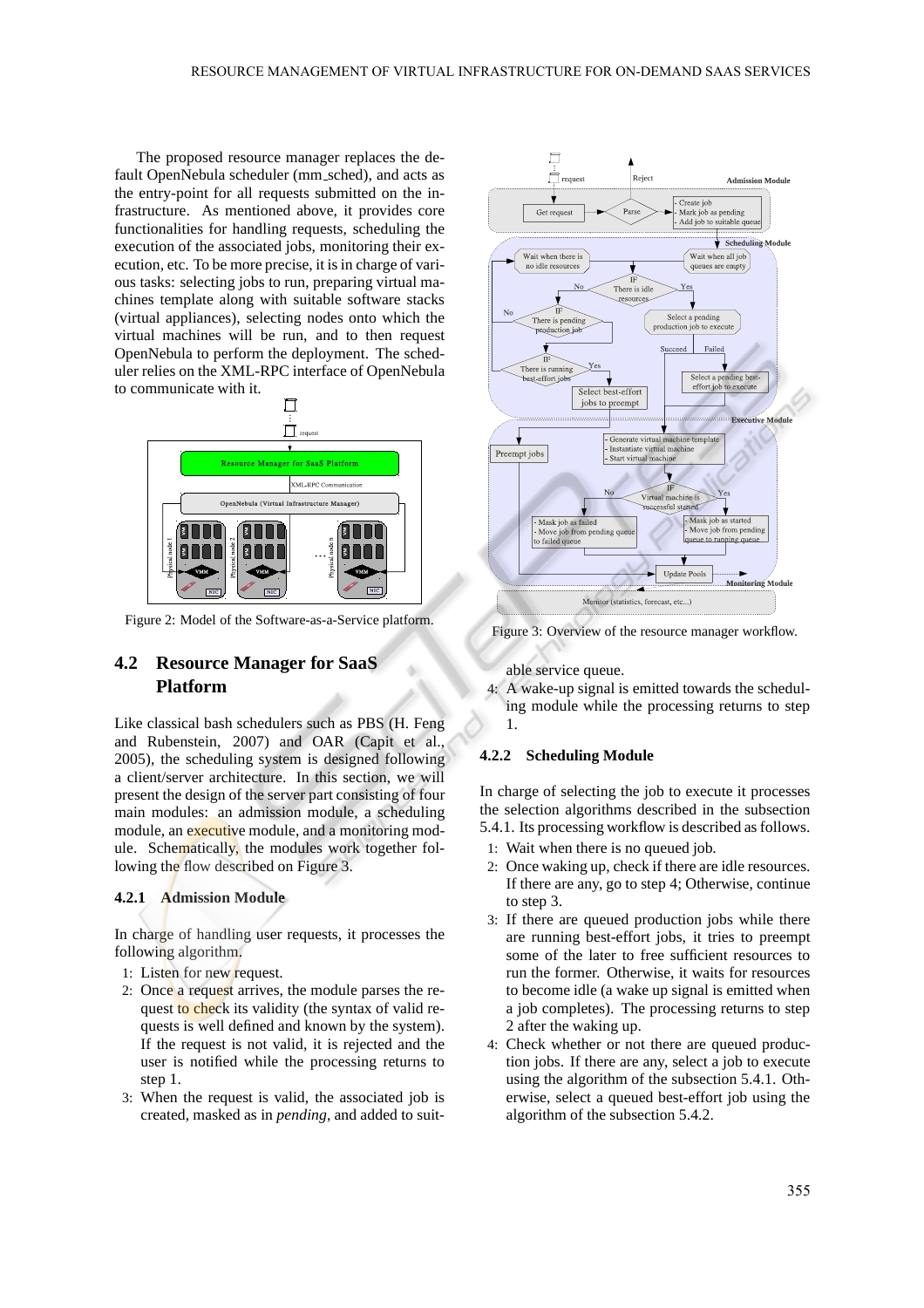5: After selecting a job, it forwards the job to the executive module (that is responsible for launching it), and it resumes the processing to step 2.

#### **4.2.3 Executive Module**

It is in charge of allocating resources and launching the execution of jobs. Aware that in general case some applications can be distributed, we have decided to focus mainly on applications that required only one virtual machine, while the virtual machine can have several CPU/cores. Otherwise, we should have introduced a synchronization so that the job starts at the end of virtual machines startup. The executive module processes as follows:

- 1: Wait when there is any task to carry out.
- 2: Once a job has to be launched, it generates the configuration of the associated virtual machine. The configuration data consist of a virtual machine template (indicating among other things, memory, CPU, swap, location of image file, etc.). The template and the image file contain contextualization data that permit: (i) to automatically set the execution environment and start the job at the virtual machine startup; (ii) send back a notification when the job is completed.
- 3: Select a host which free resources can match the virtual machine requirements. The host selection is based on a greedy algorithm that iterates through the host pool until reach a suitable host.
- 4: Request the underlying virtual infrastructure manager to instantiate the virtual machine.
- 5: Request the underlying virtual infrastructure to deploy the virtual machine onto the selected host.
- 6: Wait for the job to start and mark it as in "running", update pools, and resume the processing to step 1.

#### **4.2.4 Monitoring Module**

This is a utility module. Among other things, it periodically gathers statistics (concerning for instance resource usage, queues state, etc.), and logs them. Such information can be used, for example, for analyzing trends and making forecasts.

# **5 FAIR AND EFFICIENT SCHEDULING**

It can be deduced from the workflow introduced in the subsection 4.2 that the guarantee of fairness and efficiency highly depends on algorithms of scheduling jobs.

### **5.1 Scheduling Assumptions**

Two classes of jobs can be distinguished: production jobs and best-effort jobs. Their scheduling obeys to some assumptions that aim at making tradeoffs so to be fair regarding the sharing, while being effective as possible regarding resource utilization.

### **5.1.1 Production Jobs**

They consist of jobs associated to the execution of customer requests. For this reason, it is considered that they can not be stopped or preempted so to guarantee end-to-end performance. Such jobs are *higher prioritized* to accessing resources than best-effort jobs (introduced below). We also distinct two subclasses of production jobs: *long-term jobs* and *short-term jobs* according to a given threshold duration.

Concerning production jobs, the tradeoffs consists in applying the fair-guaranteed only on long-term jobs. This would permit to overlap the fragmentation or the wasting of resources caused by static partitioning by short-term jobs (Chakode et al., 2010), which can be executed regardless of the sharing constraint. Therefore, resources can be assigned for executing long-term jobs if the share-guaranteed is respected. Furthermore, with this assumption we expect a certain flexibility in order to improve the utilization of resources, while guaranteeing that a possible overuse (that can occur after allocating resources to short-term jobs) does not persist too long.

### **5.1.2 Best-effort Jobs**

They consist of jobs associated to requests submitted by the software providers. These jobs are less prioritized than production jobs. They should be preempted when there aren't any sufficient resources to run some queued production jobs. The main idea behind allowing best-effort is to improve resource utilization. Since they can be preempted every time, best-effort jobs are scheduled regardless the constraints on fairsharing. Thus, as long as there are sufficient free resources, those resources can be used to execute the jobs. In short, the policy used to select the jobs to be preempted is based on *newer-job first* order, which means that newer jobs are preempted before the former ones. This policy aims at reducing the time required to preempt jobs (a short-time running job would take less time).

### **5.2 Scheduling Policies**

The jobs scheduling is based on a multi-queues system. Each application has two queues: one for pro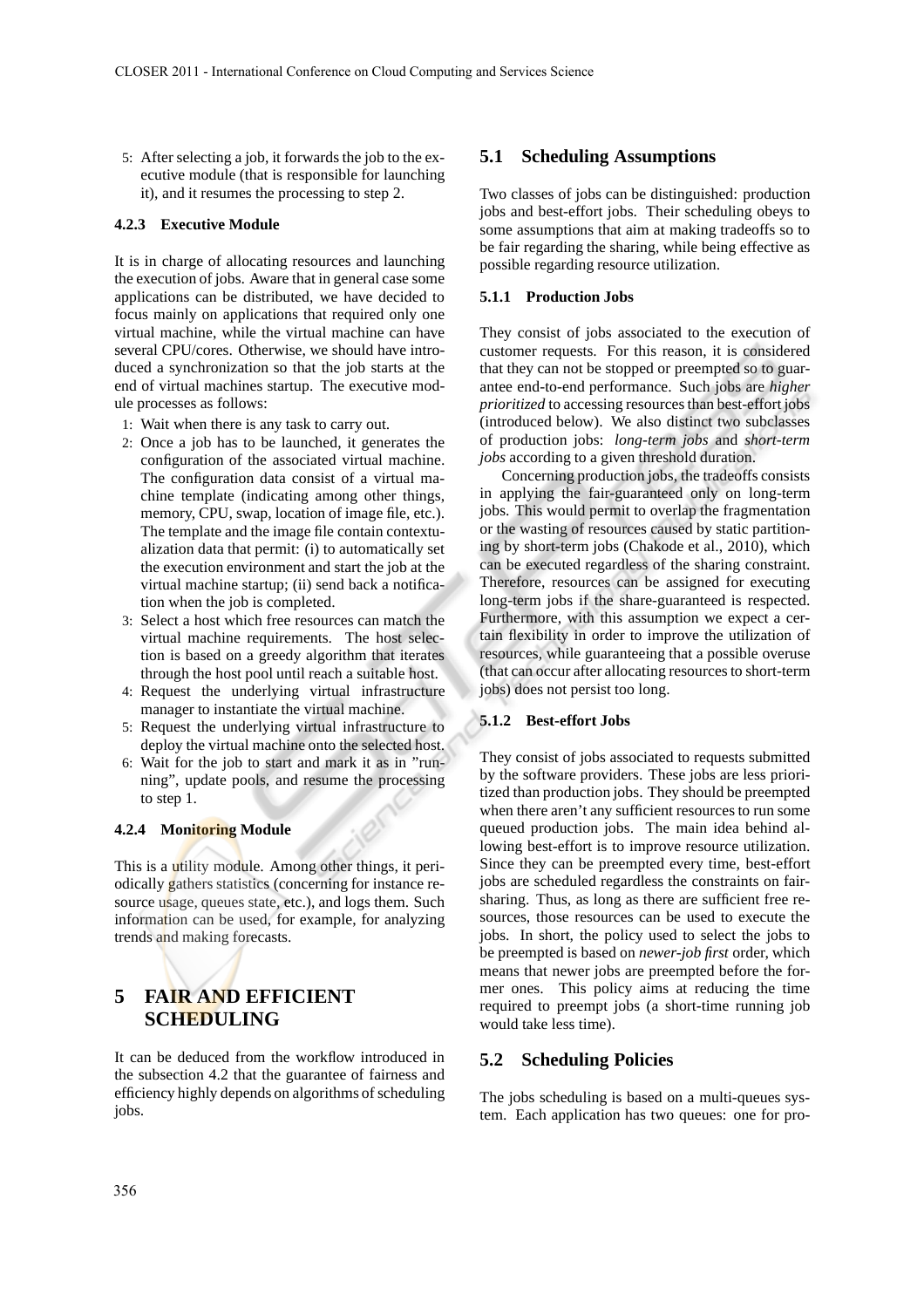duction jobs and the other one.

#### **5.2.1 Queue Selection Policy**

In order to avoid the starvation of some queues, the selection of the service's queue, in which a job will be selected to execute, relies on a round-robin policy. All available queues are grouped in two lists of queues (a list of production queues and a list of besteffort queues). Each list is reordered after selecting and planning a job to be executed. The reordering moves the queue in which the job has been chosen to the end of the related queue list.

#### **5.2.2 Production Job Selection Policy**

The selection of the queued production job to be executed is based on a priority policy. Indeed, each request is assigned with a priority according to a weight assigned to the associated customer. The weights are related to the customers importance to software providers. Backfilling is allowed when selecting a job from each queue.

#### **5.2.3 Best-effort Job Selection Policy**

The selection of the best-effort job to be executed is based on a First-Come First-Served (FCFS) policy. The queued jobs are planned onto resources according the their arrival date, as long as there are sufficient idle resources. The policy also allows backfilling.

## **5.3 Share Guaranteed and System Utilization**

The fair-sharing is enforced assigning a ratio of resource usage to each application. Before executing a job, the scheduler should check if the associated service's resource usage is less or equal than the granted ratio after allocating resources. Resource usage is then evaluated through a weighting relation among computational and I/O resources. The weighting is similar to that of Maui *job priority factors*.

$$
usage = w_1 * mem\_usage + w_2 * cpu\_usage + ...
$$
  
+  $w_3 * network\_usage + ...$ 

Each  $w_i$  is a weight assigned to each kind of resources. However, we have only considered memory and CPU resources, and used a simple weighting rule expressed as follows:

$$
usage = Max(mem\_usage, cpu\_usage)
$$

### **5.4 Job Selection Algorithms**

We will present the essential of the algorithm instead of specific implementation details. We assume that we know (or evaluate in a prior stage) the CPU and memory requirements, and the job duration.

#### **5.4.1 Production Jobs Selection**

The selection of production jobs to execute takes into account the available idle resources, priorities among jobs, the assigned ratios of resource usage, job duration, and submission dates. It allows backfilling, and as noted in the subsection 5.1, the constraint of share-guaranteed is only applied on long-term jobs. An overview of the algorithm is shown on Figure 4, and further described in the Algorithm 1

### **5.4.2 Best-effort Jobs Selection**

The algorithm used for selecting the best-effort job to be executed is similar to Algorithm 1. However, there is one main difference. Indeed, resource selection is not subjected to compliance with shares-guaranteed, and then the associated usage of resources is not accounted when checking it (steps 10 and next).



Figure 4: Overview of the job selection principle. Production queues are sorted according to job priorities.

## **6 EVALUATION**

In order to validate the proposed resource manager, we have built a prototype named Smart Virtual Machines Scheduler (*SVMSched*). It is a multi-process application, which processes represent the components introduced in subsection 4.2.

# **6.1 Experimental Environment**

The experimental platform has consisted of 8 multi-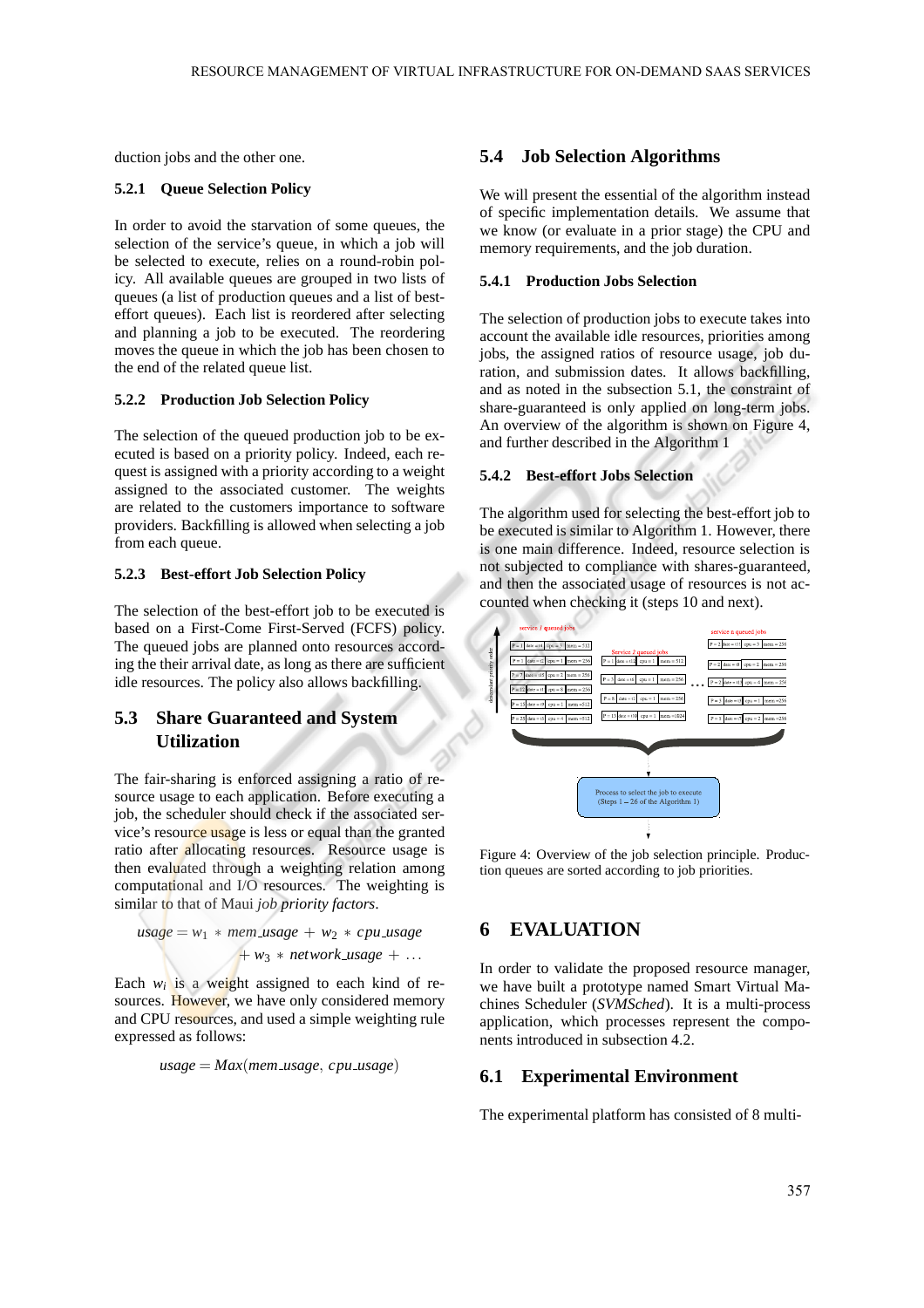#### **Algorithm 1:** Select the production job to execute.

- **Require:** sorted job queues: Let  $j$  and  $j'$  be two jobs,  $q_p$  be a queue of production jobs, and  $Q_p$  the set of all production queues.  $j \neq j' \in q_p \in Q_p$ ;  $priority(j)$  a function that returns the priority of a given job  $j$ ;  $subTime(j)$  a function that returns the submission time of a given job *j*;  $rank(j, q)$ a function that returns the rank of a given job *j* in the queue q. Then, if  $priority(j) < priority(j')$ or if  $\text{priority}(j) = \text{priority}(j')$  while  $\text{subTime}(j)$  <  $subTime(j') \Rightarrow rank(j, q_p) < rank(j', q_p).$
- **Ensure:** If the variable *found* is **true**, then the variable *selectedJob* contains the job to be executed. Otherwise, it means that no job can be executed while respecting the scheduling assumptions. When *found* is **true**, the value of the variable *totalCompliance* (which can be **true** or **false**) allows to know whether the fair-sharing compliance will be overridden after execution.
- 1: found ← **false**
- 2: totalCompliance ← **false**
- 3:  $q \leftarrow getNextC and idateQueue (Q_p)$
- 4: **while** ( totalCompliance = **false** )
- **and** ( $q$  != endOfQueue\_set  $(Q_p)$ ) **do**

| 5:  | service $\leftarrow$ getService ( <i>q</i> )          |
|-----|-------------------------------------------------------|
| 6:  | grantedUsage ← getGrantedUsage (service)              |
| 7:  | job $\leftarrow$ getFirstJob ( <i>q</i> )             |
| 8:  | while ( $job$ != endOfQueue ( <i>q</i> ))             |
|     | and (totalCompliance = false) $\mathbf{d}$ do         |
| 9:  | <b>if</b> (sufficient Resources To Run $(job)$ ) then |
| 10: | $nextUsage \leftarrow expectedUsage(job, service)$    |
| 11: | <b>if</b> ( $nextUsage <$ grantedUsage)               |
|     | $($ ( $nextUsage$ ) grantedUsage)                     |
|     | <b>and</b> (has Short Duration $(job)$ ) then         |
| 12: | selectedQueue $\leftarrow q$                          |
| 13: | selectedJob $\leftarrow$ job                          |
| 14: | found $\leftarrow$ true;                              |
| 15: | if ( $nextUsage \leq grantedUsage$ ) then             |
| 16: | totalCompliance $\leftarrow$ true                     |
| 17: | end if                                                |
| 18: | end if                                                |
| 19: | end if                                                |
| 20: | $job \leftarrow getNextJob( q )$                      |
| 21: | end while                                             |
| 22: | $q \leftarrow$ getNextCandidateQueue $(Q_p)$          |
|     | 23: end while                                         |
|     | 24: if (found $=$ true) then                          |
| 25: | updateQueuesOrder (selectedQueue, $Q_p$ )             |
|     | $26:$ end if                                          |
|     |                                                       |

core nodes of the Grid5000<sup>2</sup> Genepi cluster located in Grenoble. Each one of the nodes consists of 2 chips (CPU) of 4 Xeon cores (2.27Ghz), 24GB RAM, 2 NICs (Ethernet 1Gbit/s, Infiniband 40Gbit/s). We have used Xen version 3.4.2 as the backend VMM for OpenNebula which has been deployed on six of the nodes working as cluster nodes. OpenNebula version 1.4 and *SVMSched* have been installed on the two other nodes. We have used an NFS-based OpenNebula deployment where the images of virtual machines are stored in an NFS-attached repository. The NFS and the OpenNebula server have been mutualized on the same node. Each virtual machine has to have a round not-nil number of CPU-cores dedicated, allowing up to 48 virtual machines in the virtual infrastructure. The NFS system relies on the Infiniband network through IP-over-Infiniband, while the Ethernet network supports the infrastructure virtual network.

### **6.2 Workload**

We have simulated the system workload using a filtered workload from the SHARCNET  $\log^3$ . We have extracted the last 96 jobs related to partitions 8, 4, and 2 with a number of allocated CPU less or equal to 8. The resulting workload consists of 96 jobs among which 65 of them are related to partition 8, 12 of them to partition 4, and 19 of them to partition 2. In order to transpose this workload in our context, we have assumed that the requests related to partitions 8, 4, 2 are associated to three applications or services denoted *App*1, *App*2, and *App*3, respectively.

## **6.3 Ability of Enforcing Share-guaranteed**

In a first experiment, we have evaluated the behavior of the resource manager when the constraint of shareguaranteed is applied to all jobs, regardless of their duration. Precisely, we have evaluated the ability to enforce the policy denoted *Rigid Policy*, and the level of resource utilization (amount of CPU/cores used). Intuitively and regardless of each application load demand, we have considered that a same ratio of resources usage is assigned to each one of them. Thus, it can use up to 1 out 3 resources, equivalent to 16 cores.

On Figure 5, we have plotted the amount of CPUcores used by each one of the applications over time. The graphs shows that the system manages to guarantee that none of the applications uses more resources than the amount allowed. For instance, even if *App*1 has high demand, it won't use more than 16 cores. On the contrary, we can observe that some applications, namely *App*2 and *App*3, use less resources than allowed. In this situation, we can expect such a result (Chakode et al., 2010). During the experiment, the maximum of resources used by all the applications is 27 cores, against an average of 15 cores used over time, for a total duration of more than 35.000 seconds.

 ${}^{2}$ https://www.grid5000.fr

<sup>3</sup>http://www.cs.huji.ac.il/labs/parallel/workload/ l sharcnet/index.html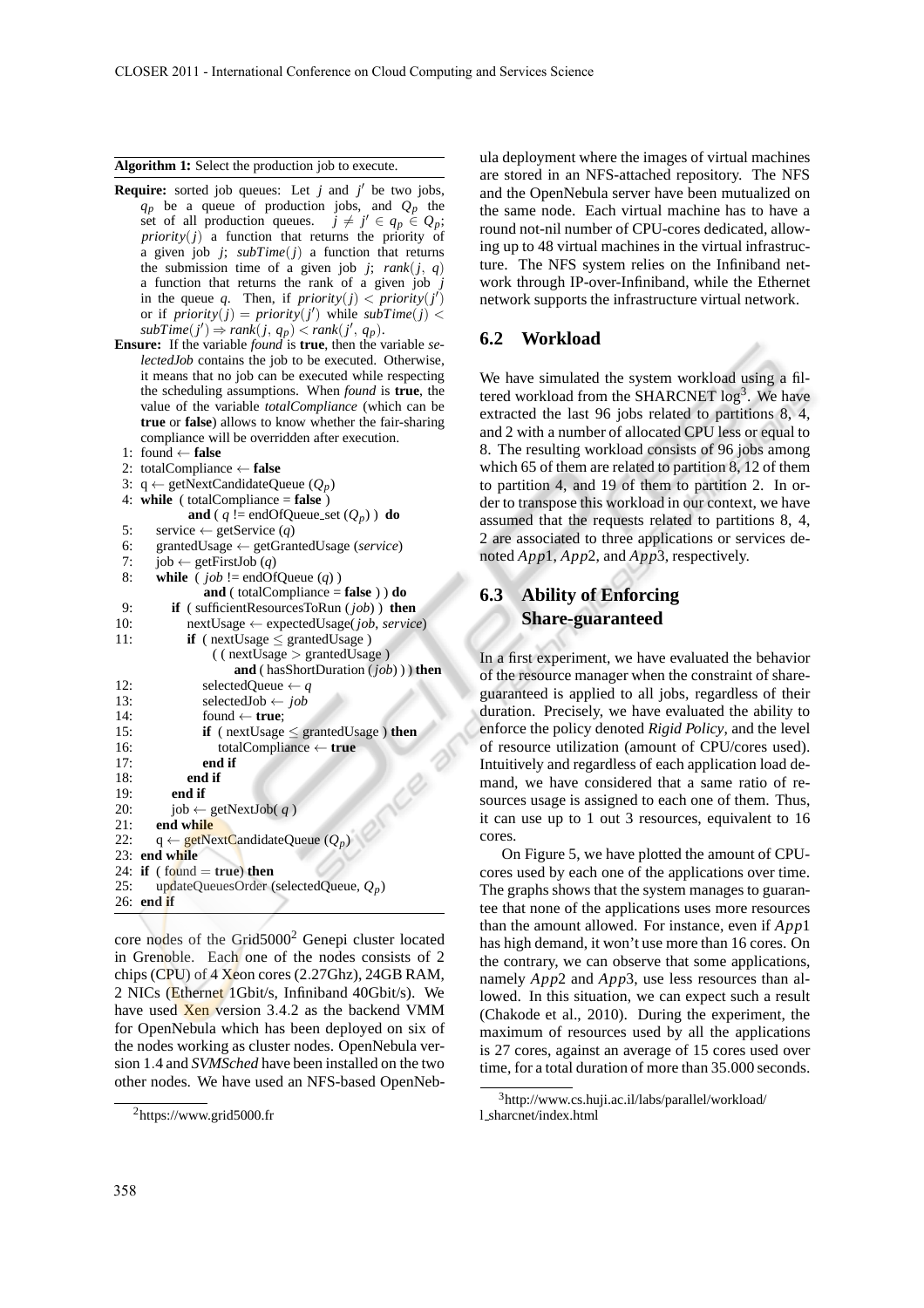

Figure 5: Plot of time versus the amount of CPU-cores used when the *Rigid Policy* is enforced. All of jobs related to a given application can not use more than 16 cores.

## **6.4 Benefit of the Flexibility: Stay Fair while Improving System Utilization**

In a second experiment, we have evaluated the benefit of the *Flexible Policy* that consisted in applying the constraint of share-guaranteed only on long-term jobs. In this experiment, jobs with a duration of more than 30 minutes are considered as long-term jobs. For information, the total duration of such jobs represents more than 80% of the total duration of all jobs.

Figure 6 has shown that this policy permits to improve the utilization of the whole system resources. With a maximum of 40 and an average of 17.5 cores against respectively 27 and 15 cores in the first experiment, the gain is equivalent to about 2.5 cores during the experiment, and thus permits to reduce the total duration to around 32700 seconds against 3500 seconds for the first experiment. Furthermore, executing short-term jobs related to a given application does not significantly delay the starting of the jobs related to other applications. For instance, in the first 10000 seconds, the delay that could have caused the overuse of resources by *App*1 is not perceptible on the starting of jobs related to *App*2 and *App*3.

# **6.5 Utilization, Reliability, Performance, Robustness**

In the previous results, it has appeared that the equal repartition does not reflect the demand of resources by each application. This has led to a low utilization of the available resources. Ideally, in the context of sharing like the one we have considered (see section 2), the software vendors sharing the infrastructure would invest to get ratios of resource usage according



Figure 6: Plot of time versus the amount of CPU-cores used when the *Flexible Policy* is enforced. The long-term jobs related to an given application can not used more than 16 cores.

to their needs, which would be evaluated and dimensioned suitably. Therefore, in the next two experiments we have considered that each application has a ratio of usage proportional to the number of jobs related to it. This corresponds to respectively assigning the equivalent of 32.5, 9.5 and 6 cores to *App*1, *App*2 and *App*3. Additionally, in order to evaluate the behavior of the resource manager facing high loads, we have also considered that all of the 96 jobs have been submitted consecutively without any delay in the system.

On Figure 7, the graphs have shown that the system is still able to enforce the selected policy. We also can abserve that with a suitable dimensioning of ratios, the utilization of resource is significantly improved with an average of 27 cores and another one of 34.5 cores used during the experiments, against 15 and 17.5 cores in the first two experiments. Therefore, this has led to reducing the time required to complete all jobs.

We have observed that the resource manager has successfully efficient upon high loads. Indeed, in both experiments, all of jobs submitted have been successfully handled and the associated jobs have been added in suitable queues. The system has required less than three seconds to handle the 96 jobs and add them to the queues.

# **7 CONCLUSIONS**

In this paper, we have designed a resource manager to deal with the implementation of software-as-a-service platform over a HPC cluster. We have first studied the design and proposed an architecture that relies on ex-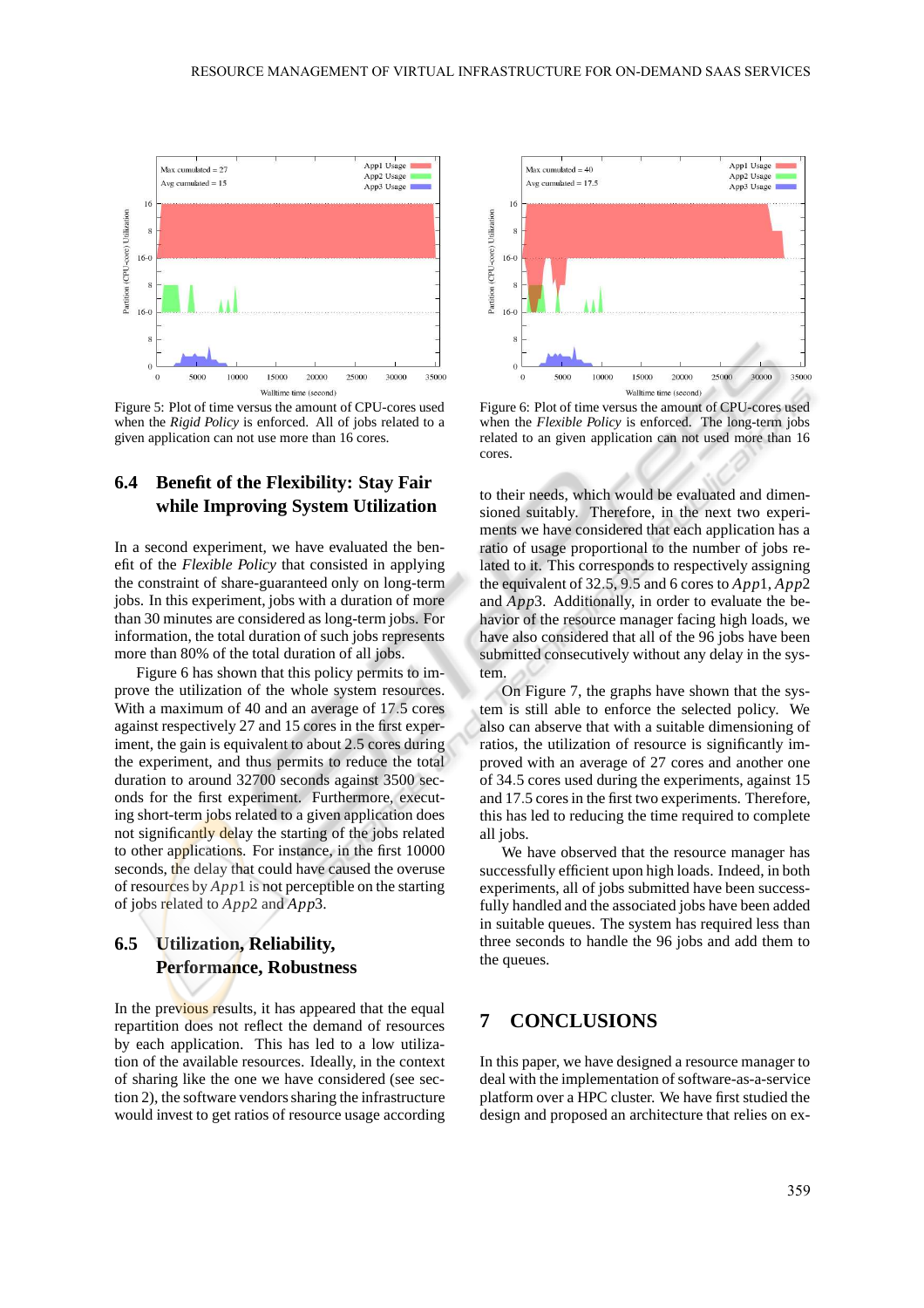

Figure 7: Plot of time versus the amount of CPUs used when the ratio of resource usage granted to each application is related to its demand.

ecuting the jobs related to service requests onto virtual machines. The proposed system relies on Open-Nebula to deal with virtual machines life-cycle management. We have then considered a case in which the cluster is shared among a limited number of applications owned by distinct software providers. We have proposed policies and algorithms to scheduling jobs so to fairly allocate resources regarding the applications, while improving the utilization of the cluster resources. We have implemented a prototype that has been evaluated. Experimental results have shown the ability of the system to achieve the expected goals, while being reliable, robust and efficient. We think that the proposed framework would be useful for both industries and academics interested in SaaS platforms. It can be also easily extended to support the implementation of Platform-as-a-Service (PaaS) clouds.

After the prototype stage, some features should be either improved or added in the proposed resource manager before releasing a production-ready version. For instance, since it currently only relies on the OpenNebula's XML-RPC authentification mechanism, this resource manager would need a strong credential mechanism in order to be more secure. Furthermore, since it only supports single virtual machine-based applications, it should be extended in order to support distributed applications. We intend to deal with these issues in our future work.

## **REFERENCES**

Adobe PDF Online. http://createpdf.adobe.com/. Enomaly Home. http://www.enomaly.com. Force.com. http://www.salesforce.com/platform/. Google Apps. http://www.google.com/apps.

Intacct Home. http://www.intacct.com/.

VMware Home. http://www.vmware.com/.

- AMD (2005). Amd64 virtualization codenamed asia pacific technology: Secure virtual machine architecture reference manual. (Publication No. 33047, Revision 3.01).
- Borja, S., Kate, K., Ian, F., and Tim, F. (2007). Enabling cost-effective resource leases with virtual machines. In *Hot Topics session in ACM/IEEE International Symposium on High Performance Distributed Computing*.
- Capit, N., Da Costa, G., Georgiou, Y., Huard, G., Martin, C., Mounié, G., Neyron, P., and Richard, O. (2005). A batch scheduler with high level components. In *Cluster computing and Grid*.
- Chakode, R., Méhaut, J.-F., and Charlet, F. (2010). High Performance Computing on Demand: Sharing and Mutualization of Clusters. In *Proceedings of the 24th IEEE International conference on Advanced Information Networking and Applications*, pages 126–133.
- Gene K. Landy, A. J. M. (2008). *The IT / Digital Legal Companion: A Comprehensive Business Guide to Software, IT, Internet, Media and IP Law*, pages 351– 374. Burlington: Elsevier.
- H. Feng, V. M. and Rubenstein, D. (2007). PBS: a unified priority-based scheduler. In *SIGMETRICS*, pages 203–214.
- Intel Corporation (2006). Intel Virtualization Technology. *Intel Technology Journal*, 10(3).
- Jackson, D. B., Snell, Q., and Clement, M. J. (2001). Core algorithms of the maui scheduler. In *Revised Papers from the 7th International Workshop on Job Scheduling Strategies for Parallel Processing*, pages 87–102. Springer-Verlag.
- Jone, T. Linux virtualization and pci passthrough. http://www.ibm.com/developerworks/linux/library/lpci-passthrough/.
- Kay, J. and Lauder, P. (1988). A fair share scheduler. *Commun. ACM*, 31(1):44–55.